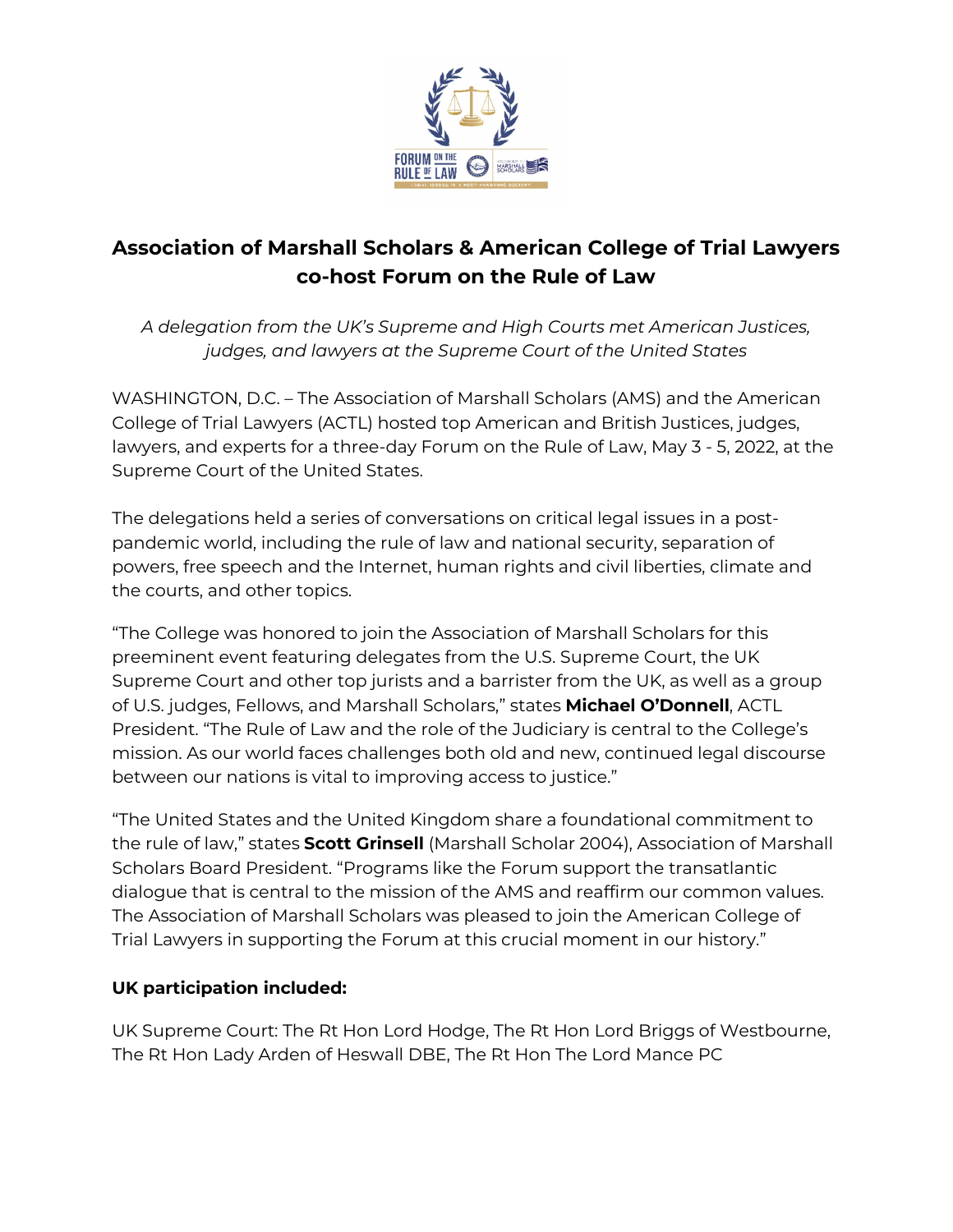

High Courts of England and Wales: The Rt Hon Sir Geoffrey Vos, The Hon Dame Karen Steyn DBE, The Hon Dame Justine Thornton DBE

Northern Ireland: The Rt Hon Dame Siobhan Keegan DBE, Lady Chief Justice

Barristers: Helen Davies QC

#### **US participation included:**

US Supreme Court: Chief Justice Hon. John G. Roberts, Jr., Hon. Stephen Breyer (Marshall Scholar 1959), Hon. Sonia Sotomayor, Hon. Elena Kagan, Hon. Neil Gorsuch (Marshall Scholar 1992), Hon. Brett Kavanaugh

US District Court for the Southern District of New York: Hon. Jesse Furman

US District Court for the Northern District of Texas: Chief Judge, Hon. Barbara M. G. Lynn

US Court of Appeals for the First Circuit: Hon. William J. Kayatta, Jr.

US Court of Appeals for the Seventh Circuit: Hon. Diane Wood

Marshall Scholars: Prof. Cinnamon Carlarne (Marshall Scholar 2001), Prof. Sheryll Cashin (Marshall Scholar 1984), Prof. Samuel J. Rascoff (Marshall Scholar 1996), Prof. Jeffrey Rosen (Marshall Scholar 1986), Andrew H. Schapiro (Marshall Scholar 1985), Kannon Shanmugam (Marshall Scholar 1993)

American College of Trial Lawyers Fellows: John A. Day, Richard H. Deane, Jr., Andrea La'Verne Edney, Adam K. Peck, Ashok Ramani, Douglas R. Young

Additional delegates: Prof. Jonathan Zittrain

## **ABOUT THE ASSOCIATION OF MARSHALL SCHOLARS**

*The Association of Marshall Scholars works to strengthen US-UK ties, the Marshall community and the Marshall Scholarship. Historically, the transatlantic alliance has served as a lynchpin for liberal democracy, prosperity, and global peace. A valuable thread of this relationship has been the Marshall Scholarship, an educational program strengthening international exchange and advancement of knowledge in nearly every field of human endeavor. [www.marshallscholars.org](http://www.marshallscholars.org/)*